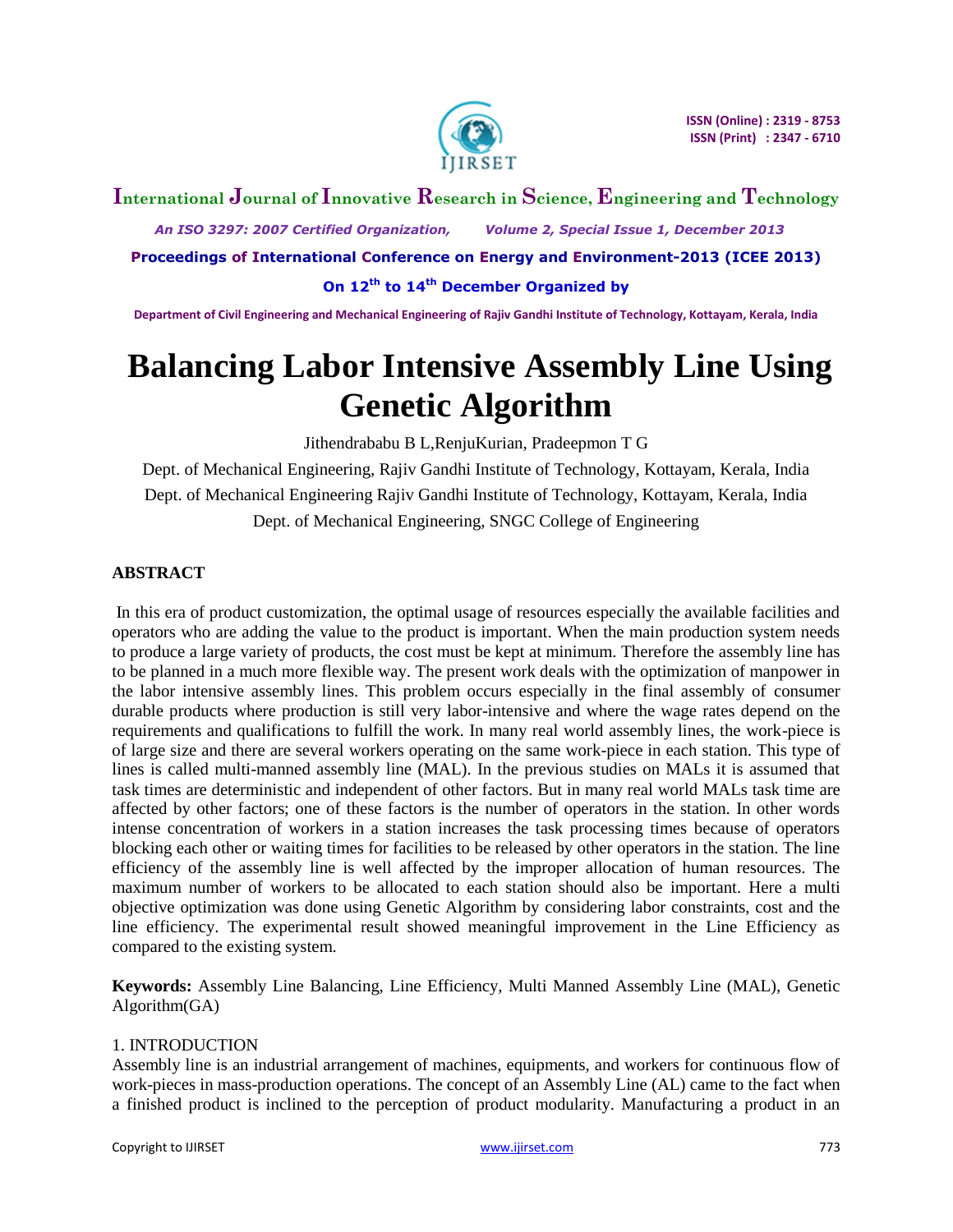assembly line requires partitioning the total amount of work into a set of elementary operations called tasks.Assembly lines have been widely used in various production systemsto produce high volume standardized products. An assemblyline includes a series of stations arranged along a material handlingsystem. The components are processed depending on a set of tasksfor a given cycle time. Tasks are assigned to an ordered sequence ofstations according to a given precedence relationship among them.The problem of assigning tasks to stations to optimize a specificobjective, such as minimizing the number of stations for a givencycle time, minimizing the cycle time for a given number of stations,or maximizing the efficiency of assembly line, subject to theprecedence relationships among tasks, is called the assembly linebalancing (ALB) problem. Multi-manned assembly line balancing problems (MALBP) are anew type of generalized assembly line balancing problems in whichthere is the possibility of assigning more than one operator to eachworkstation according to the product features. These types ofbalancing problems typically occur in industries with high volumeof products such as automotive industry in which the size of theproduct is reasonably large to utilize the multi-manned assemblyline configuration. In this type of assembly line, in eachworkstation instead of one worker several workers simultaneouslyperform different operations on the same individual product. The main goal of using this kind of multi-mannedworkstations is to minimize the number of workstations of the line while the total effectiveness of the line (in terms of numberof workers) remains optimal. The straight line assembly lines have more complexity as it is difficult to balance. In this work the straight line assembly line is balanced with respect to cost and efficiency parameters using proper allocation of workmen in different assembling positions.

#### 2. LITERATURE REVIEW

The major aspect regarding the work is the optimization of the manpower so as to minimize the assembling cost. Traditionally the line balancing and optimization problems were based on mathematical modeling. Bartholdi (1993) was the first to address the Two-sided Assembly Line Balancing Problem (TALBP) with the objective of minimizing the number of stations by applying a simple assignment rule. The simplest version of ALB is the single-model and straight assembly line balancing (SALB) which was first studied by Salveson (1955) andhas been studied by many researchers to date. Performance of assembly lines, that are generally the last stage of production processes, has an importanteffect on general performance of entire production systems. Thus, it is very important to obtain effectivesolutions for ALB problems in a reasonable time. Vilarinho and Simaria(1996) gave the mathematical solution about the probability of jobs being completed within a desired time frame.

Chan et al. (1998) proposed a Genetic Algorithm for a Simple Assembly Line Balancing Type-1 problem in the clothing industry. The authors tried to improve the line efficiency by minimizing the time spent in assembly line balance planning. They also included the various skill levels of workers as problem-specific information to solve a 41- task ALBP. The experimental results showed that the performance of a genetic algorithm was much better than the performance of the greedy algorithm, which performed optimization by proceeding to a series of alternatives and assigned the most skillful worker to each task.

Chen et al. (2002) presented a Genetic Algorithm approach for assembly planning involving various objectives, such as minimizing cycle time, maximizing workload smoothness, minimizing the frequency of tool change, minimizing the number of tools and machines used and minimizing the complexity of assembly sequences. They classified the assembly line planning problems into line balancing, tooling and scheduling problems. The proposed method was improved by including heuristic solutions into initial population and developing a self-tuning method to correct infeasible chromosomes. Several examples were employed to illustrate the proposed genetic algorithm. Experimental results indicated that the proposed genetic algorithm efficiently yields many alternative assembly plans to support the design and operation of an assembly system.

Since assembly line balancing problems are considered as NP-hard problems, using heuristic methods to solve these problems is common as a result of the fact that most of the constructive procedures that have been proposed in the area of SALBP-1 are based on priority heuristic rules. The procedure proposed by Helgeson and Birnie(2005)is based on the ranked positional weight Technique. The positional weight of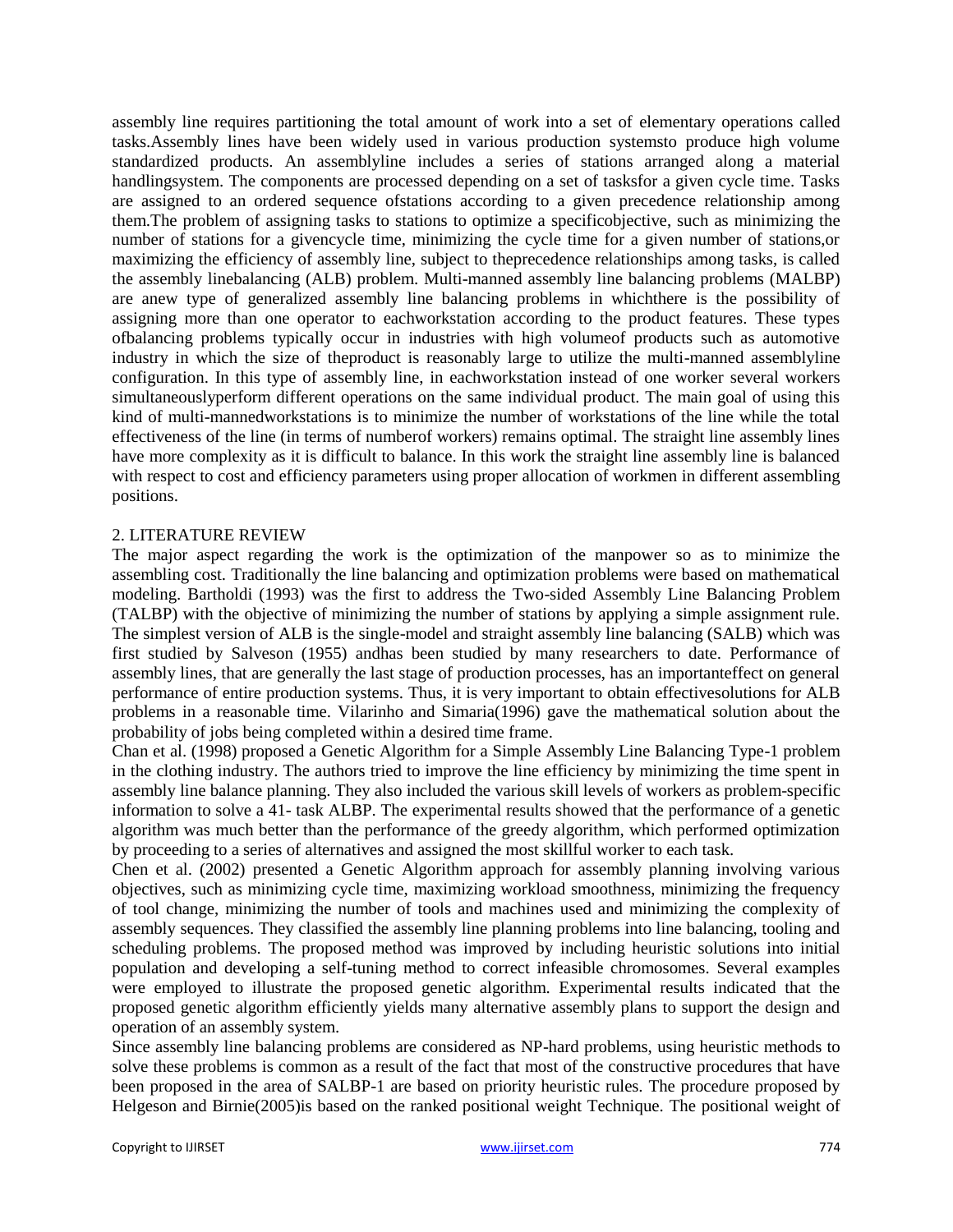each element is calculated by adding the durations of the other elements that follow the element chosen. After calculating all the elemental positional weights, arrange them in a table according to their rankings, from highest to lowest. The assigning of task elements to the work stations follows the ranking order. The procedures proposed by Kilbridge and Wester(2010), numbers are assigned to each operation describing how many predecessors it has. Operations with the lowest predecessors are assigned first to the workstations.

Nai-Chieh Wei and I-Ming Chao(2011) presents a type E simple assembly line balancing problem (SALBP-E) that combines models SALBP-1 and SALBP-2. The result showed a better understanding of management practice that optimizes assembly line efficiency while simultaneously minimizing total idle time. This is different from the previous methods, where the line balancing efficiency is not considered explicitly.AbdolmajidYolmeh et al.(2012)proposed a hybrid genetic algorithm (GA) to solve the assembly line balancing problem. The algorithm is hybridized using a dynamic programming procedure. Using dynamic programming, at any time a chromosome can be converted to an optimal solution. The computational results showed that the proposed GA outperforms all of the algorithms presented to solve assembly line balancing problems so far.

## 3. SCOPE OF THE WORK

There are so many researches going on in the field of Assembly Line Balancing. Recent researches are giving more importance to Meta-heuristics, as it gives better result than other state of the art algorithms. The work is done based on the study conducted at a Medical Transfusion industry. The work is meant to balance the assembly line in order to reduce the cost. This work is focused only on the assembling operations at the particular plant and the generalization depends on the other constraints. Also simulation has to be done to validate the practical aspects in implementation. The assumptions in the model are difficult to attain in reality, and thus would create technical difficulties with the implementation.

#### 4. RESEARCH METHODOLOGY

Optimization models for ALBPs become extremely big as the number of tasks in theassembly line increases making it difficult to find a solution in a feasible computationaltime. It becomes more difficult when the complexity of parallel stations is added to themodel formulation. It has been realized that the possibility of assigning a given task to any station in the assemblyline was infeasible due to precedence constraints. The proposed methodology was designed for multiple product assemblyline withworkstations working in series. Since the assembly line is labor intensive, labor cost and other fixed costs were considered for further analysis.

### *A. Cost Associated Assembling Operations*

Costs considered in the methodology were selected based on the research andconsulting production side engineers in highly manual assembly lines. From historical data the different proportion of the cost were analyzed. The direct material cost was avoided for analysis since the material cost has no effect on the assembling. The different heads under the assembling cost are shown below.

Direct Labor Indirect Labor Depreciation Utility Repair and maintenance Stores and Spares **Overheads** 

It is assumed that each workstationrequires at least one operator, and that all operators in the line are paid at the same rate. Thewage cost includes fringe benefits, as a percentage of direct labor cost.Capital investment costs are divided into two categories. Task-related investmentcosts are those required because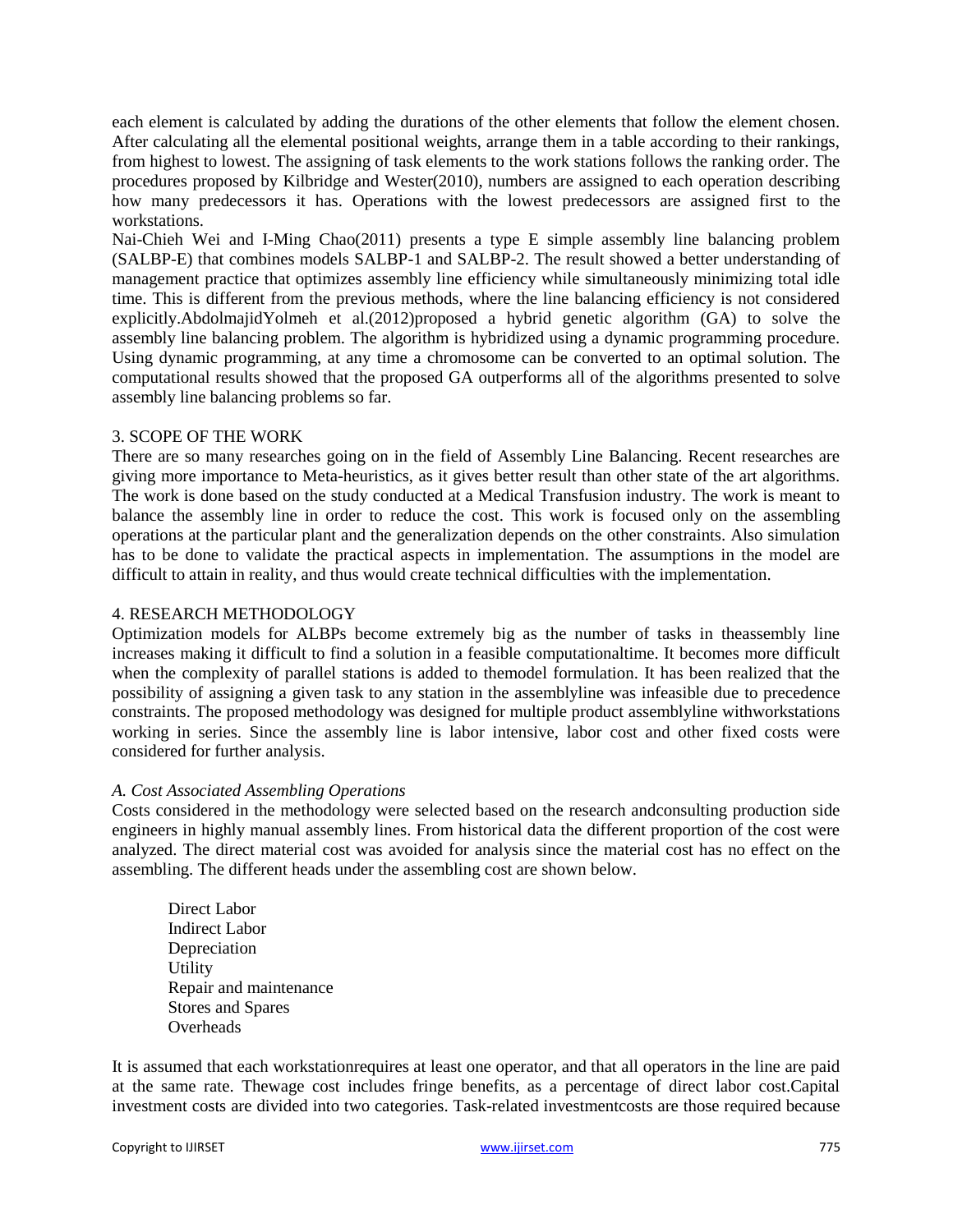of the nature of the task, which include special fixtures,tools, equipment, and machines. The total task capital investment cost associated with aworkstation depends on which tasks are assigned to the workstation. Since themethodology searches for a minimum cost solution, it will minimize the use of parallelstations on those operations with tasks having special equipment or toolingrequirements.

$$
TAC = N^* WR + TIC \tag{1}
$$

where;

*TAC Total Assembling cost/shift N Number of Operator/shift WR Wage Rate per Operator TIC Total indirect cost/ shift/machine* 

Total indirect cost/min/machine =Indirect labor cost per minute + Depreciation + Utility + Repairs  $\&$ Maintenance per machine  $+$  Stores & Spares  $+$  Overheads

#### *B. Computation of Task Time*

The time study was conducted to fix the normal time required to complete different tasks. Time study is also called work measurement. It is essential for both planning and control of operations. According to British Standard Institute time study has been defined as:the application oftechniques designed to establish the time for a qualified worker to carry out a specifiedjob at a defined level of performance.Time study is a direct and continuous observation of a task, using a timekeeping device to record the time taken to accomplish a task and it is often used when:

o There are repetitive work cycles of short to long duration,

o Wide variety of dissimilar work is performed, or

o Process control elements constitute a part of the cycle.

| No. | <b>Operation</b> | Mean<br>Time (s) | S.D | n(no: of<br>observations) |  |
|-----|------------------|------------------|-----|---------------------------|--|
|     | <b>PBF</b>       | 1.8              | 0.3 | 56.85                     |  |
| 2   | SBF              | 5.1              | 1.3 | 132                       |  |
| 3   | TBF              | 4.1              | 0.7 | 59.65                     |  |
| 4   | AI               | 8.2              | 1.7 | 87.96                     |  |
| 5   | ВT               | 3.6              | 0.8 | 101.06                    |  |
| 6   | Labeling         | 5.8              | 1.3 | 102.81                    |  |

| TABLE I                              |
|--------------------------------------|
| ANALYSIS OF PILOT TIME STUDY RESULTS |

The General Electric method of time study was adopted here. Initially a pilot time study was done to find the number of observations required which is shown in Table I. The required number of observations needed is,

$$
n = \left(\frac{ts}{k\bar{x}}\right)^2\tag{2}
$$

where;

 $\bar{x}$  = Mean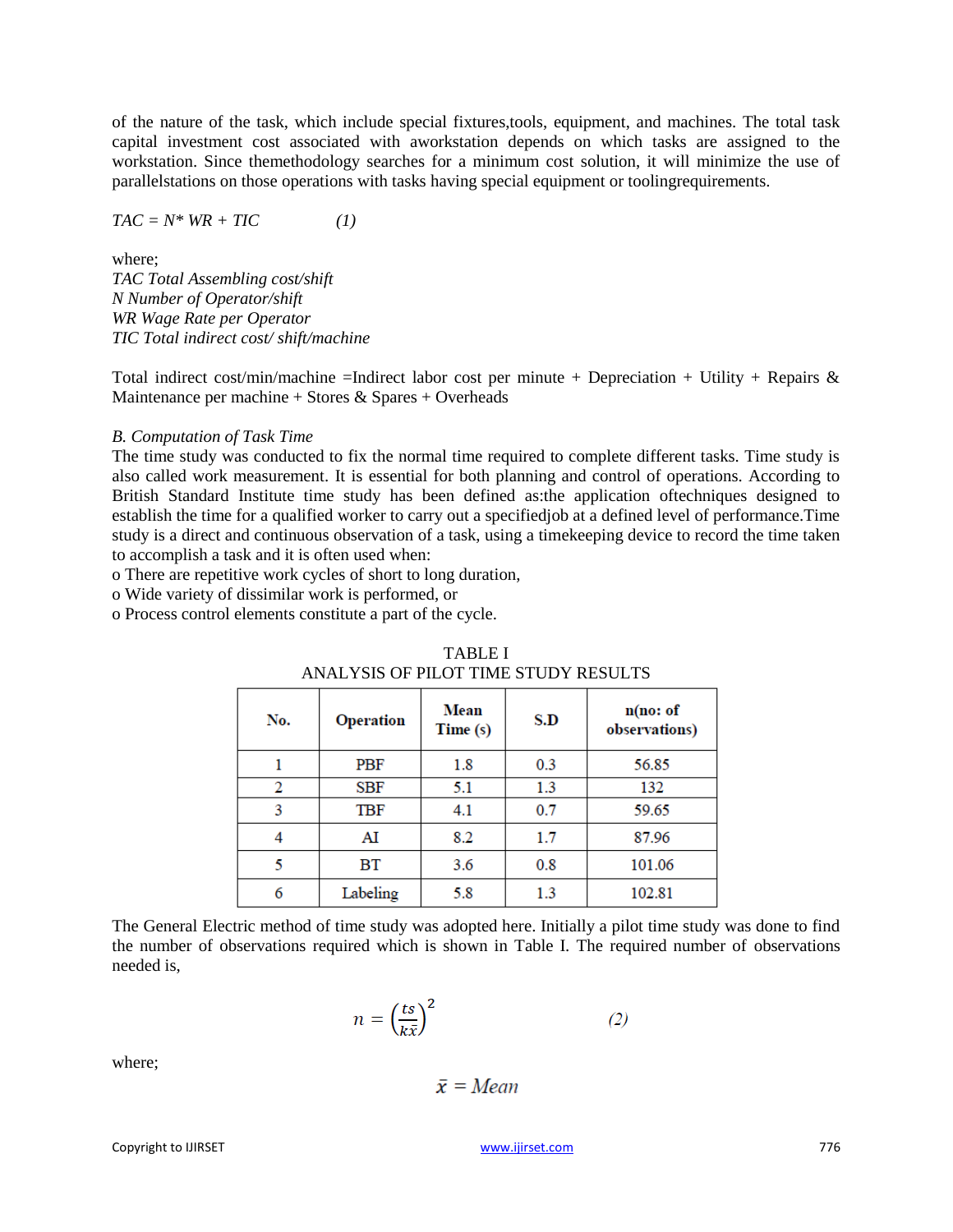# $s = Standard Deviation$  $k = 0.05$  (5% error)  $t = Time$

The normal time required to complete each assembling operations are calculated based on time study. The results of Time Measurement are shown in Table.II. Normal time is converted into standard time by multiplying the value with the specified performance rating. The rating factor chosen in the analysis is 75%.

| No | <b>Process</b>  | <b>Product A</b> |      | <b>Product B</b> |         |  |  |
|----|-----------------|------------------|------|------------------|---------|--|--|
|    |                 | <b>MP</b>        | t(s) | MP               | t(s)    |  |  |
| 1  | O <sub>1</sub>  | 1.0              | 2.7  | 1.0              | 2.7     |  |  |
| 2  | O <sub>2</sub>  | 1.0              | 4.4  | 2.0              | 4.4     |  |  |
| 3  | O <sub>3</sub>  | -                | ٠    | 1.0              | 4.2     |  |  |
| 4  | <b>O4</b>       |                  |      | 1.0              | 3.6     |  |  |
| 5  | O5              | 2.0              | 8.2  | 2.0              | 8.2     |  |  |
| 6  | O <sub>6</sub>  | 1.0              | 1.0  | 1.0              | $1.0\,$ |  |  |
| 7  | Ο7              | 1.0              | 7.1  | 2.0              | 7.1     |  |  |
| 8  | O8              | 1.0              | 3.6  | 1.0              | 3.6     |  |  |
| 9  | O <sub>9</sub>  | $\sim$           | ۰    | 1.0              | 1.7     |  |  |
| 10 | O <sub>10</sub> | 3.0              | 5.1  | 4.0              | 5.1     |  |  |
| 11 | O11             | 1.0              | 2.8  | 1.0              | 2.8     |  |  |
| 12 | O12             | 1.0              | 2.0  | 1.0              | 2.0     |  |  |

TABLE II TASK TIMES-TIME STUDY RESULTS

## *C. Optimization using Genetic Algorithm*

Optimization problems arise in situations where discretechoices must be made, and solving those amounts to finding

an optimal solution among a finite or countable infinitenumber of alternatives.Many optimization problems are NPhard.Although the efforts made to solve the optimization

problems efficiently have produced important progress in the last years, there is no universal method. Consequently,there is much interest in approximation algorithms that canfind near-optimal solutions within a reasonable computationtime.

GA is a stochastic search method inspired by conceptsfrom Darwinian evolution theory and belongs to a class ofmeta-heuristic methods known as evolutionary algorithm(EA).As a solution approach,GAhas two advantages: (i) GAsearches a population rather than a single point and thisincreases the likelihood that the algorithmwill not be trappedin a local optimum since many solutions are considered concurrently,

and (ii) GA fitness function may take any formand several fitness functions can be utilized simultaneously.The fitness function in this work is the sum of the line efficiency (LE) and the cost component.

$$
\text{Fitness function: } \text{Max.} \left[ LE + \frac{\text{Actual Cost}}{\text{New Cost}} \right]
$$

The various steps involved in the optimization is as below;

- Step 1: t= 0; // start with an initial time for iteration 1
- Step 2: initpopulation  $P(t)$ ; // construct an initial population of individuals
- Step 3: evaluate  $P(t)$ ; // evaluate fitness of all individuals of initial population
- Step 4:  $t := t + 1$ ; // increase the time counter
- Step 5: P := selectparentsP (t);// select a sub-population for offspring production
- Step 6: crossover P  $(t)$ ; // crossover the "genes" of selected parents
- Step 7: mutate  $P_ (t)$ ; // perturb the mated population stochastically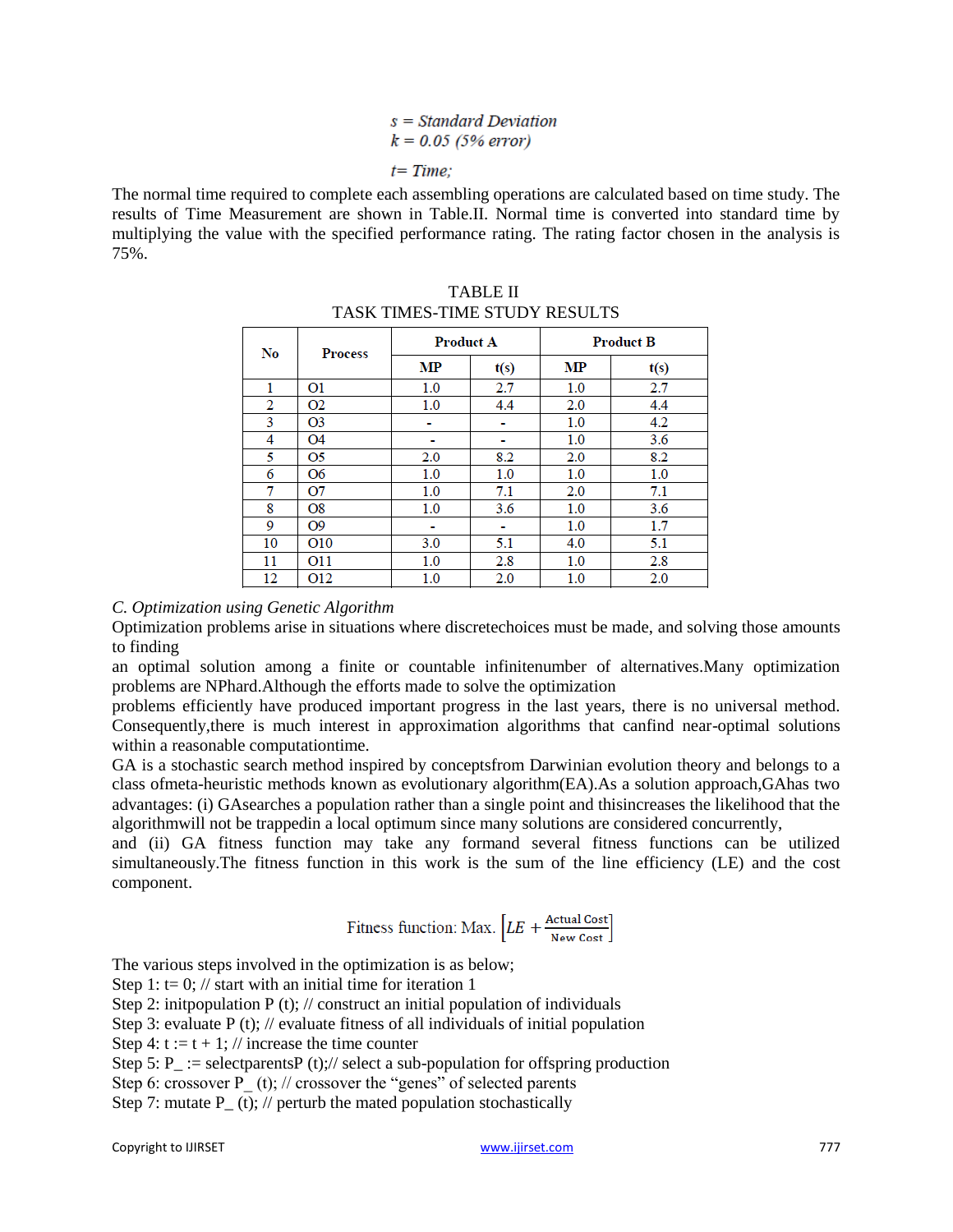Step 8: evaluate P  $(t)$ ; // evaluate its new fitness Step 9: P := survive  $P, P_-(t)$ ; // select the survivors from actual fitness Step 10: while not do steps4 through 9 // test for termination Criterion(time, fitness, etc.) Step 11: end GA // terminate the algorithm

#### 5. RESULT AND DISCUSSION

The Manpower Optimization is done based on Genetic Algorithm. The Schedule is created based on the maximum value of the objective function. The constraints were checked based on the practical scenario. The result shows that the new manpower allocation can give better line efficiency and reduced cost.The Process cost reduction is the important advantage in the proposed method. The optimized man power allocation is shown in Table III. The line efficiency is the measure of the effectiveness of the assembly line and has an important effect on the cycle time. The increase in the Line Efficiency will give consistent impact on the cost associated with the process.

|                 | <b>Assembling Operations</b> |  |  |  |   |  |  |   |  |   |                                        |       |
|-----------------|------------------------------|--|--|--|---|--|--|---|--|---|----------------------------------------|-------|
| <b>Products</b> |                              |  |  |  |   |  |  |   |  |   | 01 02 03 04 05 06 07 08 09 010 011 012 | Total |
| Product A       |                              |  |  |  | 2 |  |  |   |  | 4 |                                        | 18    |
| Product B       |                              |  |  |  | 4 |  |  | າ |  |   |                                        | 14    |
| Product C       |                              |  |  |  | ٦ |  |  |   |  |   |                                        | 15    |
| Product D       |                              |  |  |  | 3 |  |  | 2 |  |   |                                        | 14    |
| Product E       |                              |  |  |  |   |  |  |   |  |   |                                        |       |

| TABLE III          |
|--------------------|
| OPTIMIZED MANPOWER |



Fig. 1. Comparison of Line efficiency before and after optimization.

TABLE IV COMPARISONOF RESULTS BEFORE AND AFTER OPTIMIZATION

| Product | <b>Efficiency</b> |    |    | <b>Man Power</b> |     | <b>Cycle Time</b> | Cost/unit |      |  |
|---------|-------------------|----|----|------------------|-----|-------------------|-----------|------|--|
|         | BО                | AΟ | BО | AO               | BO  | AΟ                | BО        | AO   |  |
| Α       | 33                | 61 | 20 | 18               | 7.1 | 4.2               | 7.59      | 4.25 |  |
| в       | 55                | 62 | 13 | 14               | 3.4 | 2.8               | 2.97      | 2.53 |  |
| с       | 59                | 71 | 15 | 16               | 3.6 | 2.8               | 3.35      | 2.68 |  |
| D       | 62                | 76 | 11 | 14               | 4.4 | 2.7               | 3.61      | 2.43 |  |
| Ε       | 43                | 65 | 12 | 13               | 7.1 | 4.4               | 6.02      | 3.85 |  |